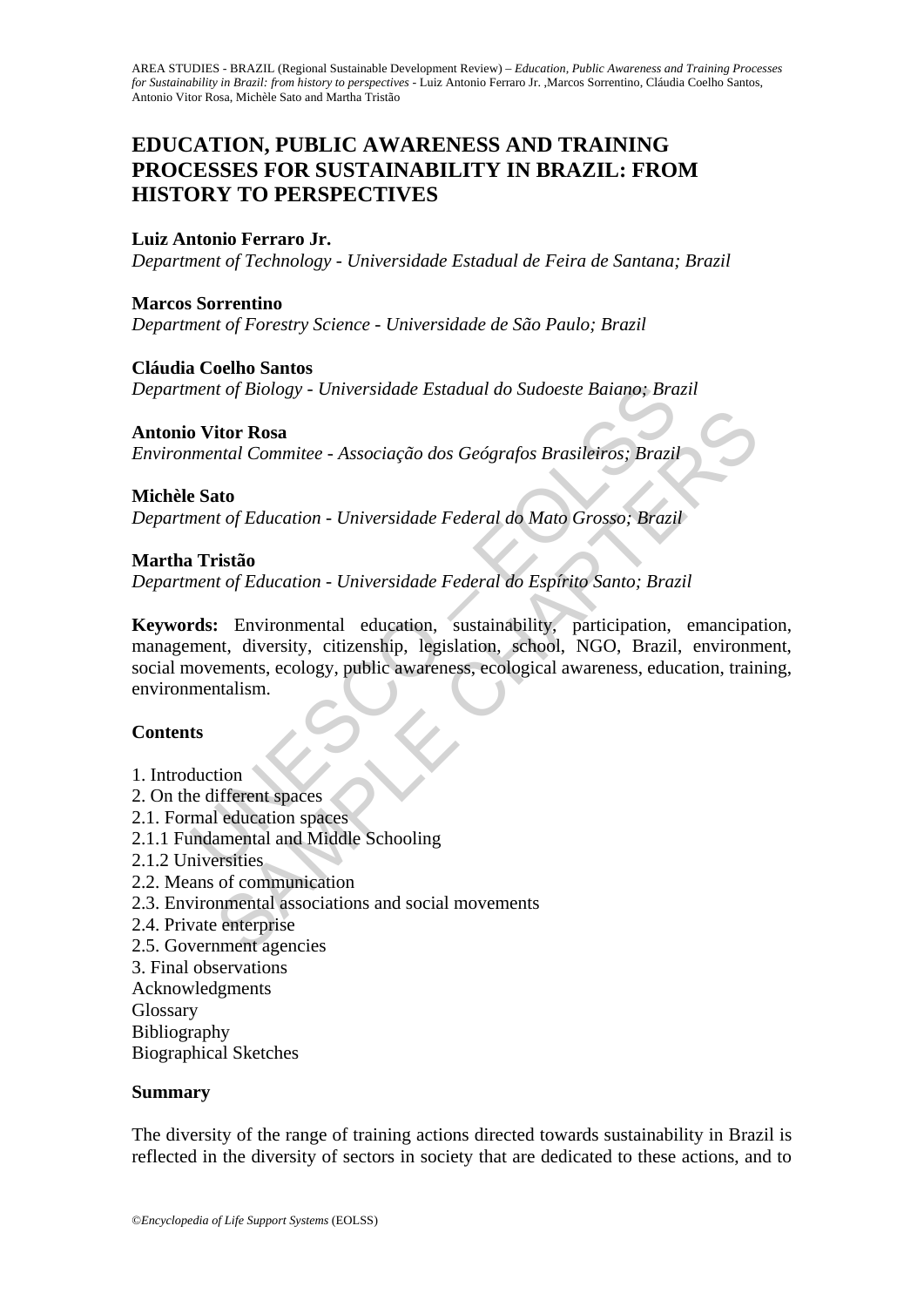the enormous diversity of objectives and methodologies. Educational institutions, government agencies, private enterprise, the media, NGOs and social movement organizations have been incorporating rhetoric and practices of management and training of environmental importance. The pulverization, lack of dialog and mutual contesting between the thousands of individuals related to these processes makes it difficult to have any unanimity, in society, as to the nature of the idea of sustainability. The origin of this state is in the abysmal distance between the different political interests and positions, even though they all take cover under the same sustainability mantra. This term, apparently capable of amalgamating contradictory interests in Brazil, can be analyzed under two perspectives, a positive one that recognizes a transforming movement, and another more critical one that fears embarrassment in expressing the real conflicts, which, if worked on dialectically, could in fact promote an effective transformation, a permanent necessity in the most unequal country among the world's great economies.

## **1. Introduction**

A strong characteristic of Brazil is its multiplicity of cultures, people, environments, biomes and social-political-economic conditions that create a diversity of socioenvironmental relations and of educational processes involving such relations. This chapter intends to present a circumstantial analysis of the educational reality regarding the environmental issue in the country, emphasizing its dynamics, multifaceted and colorful character—more of a kaleidoscope than a photograph.

mation, a permanent necessity in the most unequal country amomation, a permanent necessity in the most unequal country amomomies.<br> **Auction**<br>
g characteristic of Brazil is its multiplicity of cultures, people,<br>
and socialtion, a permanent necessity in the most unequal country among the womiss.<br>
comiss.<br>
comiss.<br>
comiss.<br>
comiss.<br>
comiss and of educational processes involving such relations.<br>
In relations and of educational processes involv In search of achieving such objectives, a paper was organized presenting characteristics of the educational initiatives that sought sustainability among the different sectors of society, in this case the Formal Educational Spaces, the Means of Communication, Private Enterprise, the NGOs and the Social Movements, and the Government Agencies. For each of these sectors the text seeks to approach, in a brief manner, the past (the history), the present (state of the art) and the future (the perspectives). In trying to make this kaleidoscope as representative as possible, the text brings examples from various regions, from cities, from rural areas, from the suburbs, the coast and the interior of the states.

As a general view, it is fit to point out some aspects of the "education, public awareness and training directed toward sustainability" in the country, which can be found in the very different sectors of society, regions and population groups:

1) The *popularization of the environmental issue*, today, can be seen by the use of terms such as *ecology* and *preservation* in the everyday speech of people, of government agencies, of businesses, educational institutions and NGOs, which before were distant from the issue.

The creation of environmental programs and projects by the most diverse sectors is an example of the amplitude reached by the debate on environmental questions. Maybe the strongest aspect resulting from this popularization is the appearance of an informal educational process founded on the "ecologically correct" concept that becomes effective, also as pressure on daily attitudes, such as littering, water and energy waste,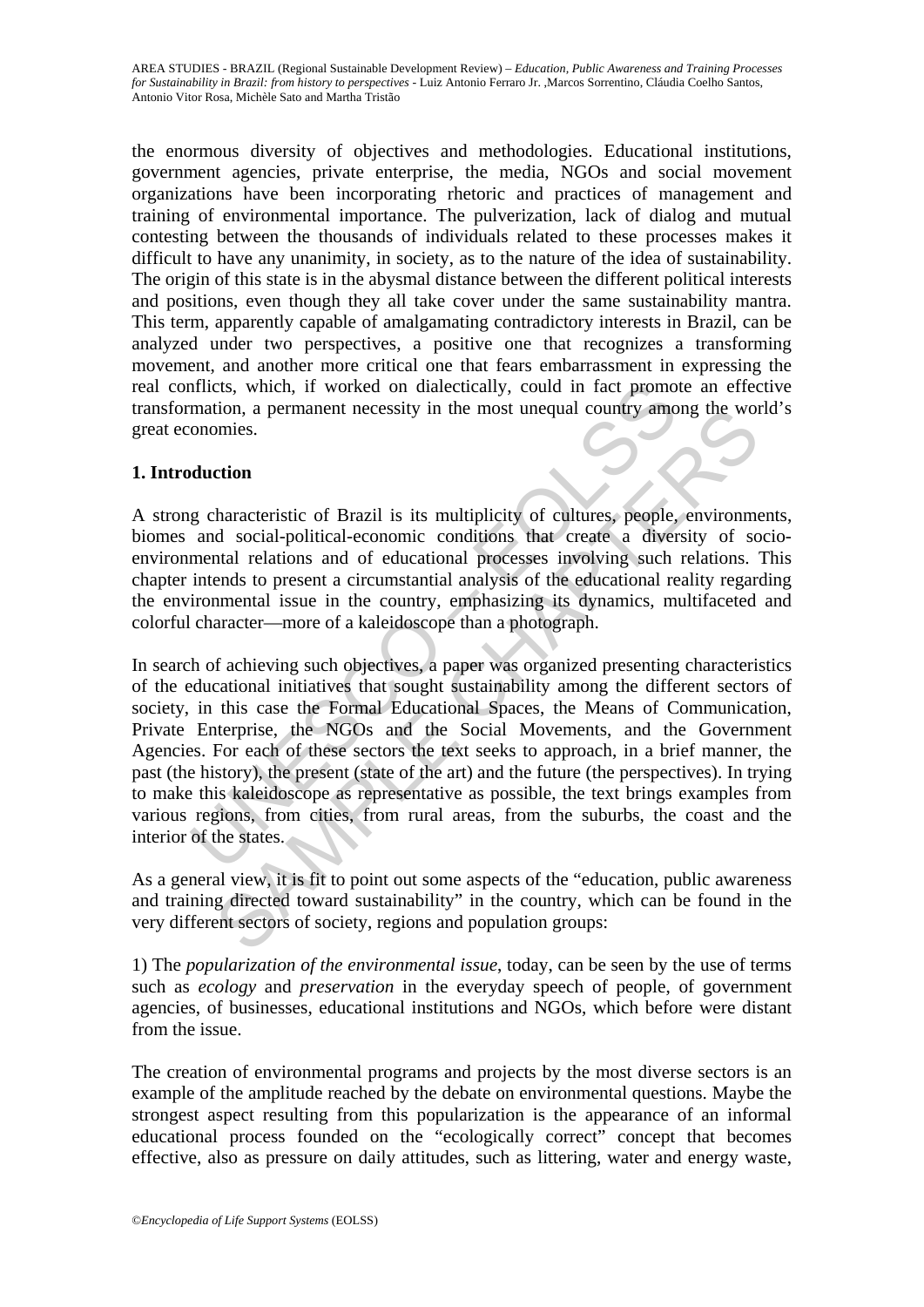use of wood from threatened species, indiscriminate use of automobiles.

However, it is common to notice that such changes in thought can be found side by side, within the same institution, social group, or even, within the same person with contradictory actions, resulting in not overcoming socio-environmental problems and the consequent degradation of the natural systems and quality of life.

Interactions, has contributed to the toxification in the mation of products. In the state of Acre, at the same time ment adopts the slogan "Forest Government" as well as a mar to to strengthen the identity of the populatio The deforestation of the Amazon has remained above 15 000 squared kilometers per year; the emissions of carbon dioxide rose 25.1% between 1990 and 1996; the production of garbage per capita has grown; soil loss through erosion has provoked rising silting of the water courses; the use of chemical products in agriculture, without sufficient precautions, has contributed to the toxification in the field and the contamination of products. In the state of Acre, at the same time that the State government adopts the slogan "Forest Government" as well as a marketing strategy seeking to strengthen the identity of the population with the Amazon forest, a Federal Deputy from that state said on television that he considered it "an absurdity for the government to be concerned about trees, Indians and animals, it should be concerned with people".

According to a survey carried out by the Ministry of Environment in 1997, deforestation and water resource contamination are the most important environmental problems for Brazilians—46% of those interviewed know concepts such as the greenhouse effect, and 21% know the meaning of biodiversity loss, 54% believe in the need to control oil consumption levels and most do not agree with the statement that Brazil does not need to control the exploitation of natural resources because it is a nature-rich country.

non or products. In the state or Acre, at the same then that he act<br>at adopts the slogan "Forest Government" as well as a marketing strangthen the identity of the population with the Amazon forest, a Fector at strengthen 2) *Diversity* of environmental education actions—maybe its most expressive feature—is noticed from its ideological orientation, origins, motivations, objectives, methods, techniques, contents, partnerships, financial support, results, degree of institutionalization, and professional background of the educators involved as shown in the survey taken by the Ministry of Environment, during the 1<sup>st</sup> National Conference on Environmental Education.

The motivations that lead to environmental speeches and practices are multiple, among them is *fashion*, pressure by legislation/monitoring, environmental conditions established by financing agencies (national and international, public and private) and to promoting "development", involvement motivated by "love of nature" and by the understanding of the essence of the theme for the continuation of life. From this diversity of motivations, distinct strategies of environmental education actions are derived. In general, the connection between environmental actions and social aspects has grown. Apparently, environmental education is becoming consolidated as the key to the deflagration of more ample processes committed to life, bringing autonomy and transformation by the hands of its public. Besides this, we can affirm that the population in general associates environmental questions with post-materialistic values, being the occupation of those who, saturated by the goods of modern life, can be bothered with "smaller" concerns. This view, however, has been declining with the gradual incorporation of terms such as sustainability and environment by political parties, the media and social groups normally engaged in social conflicts.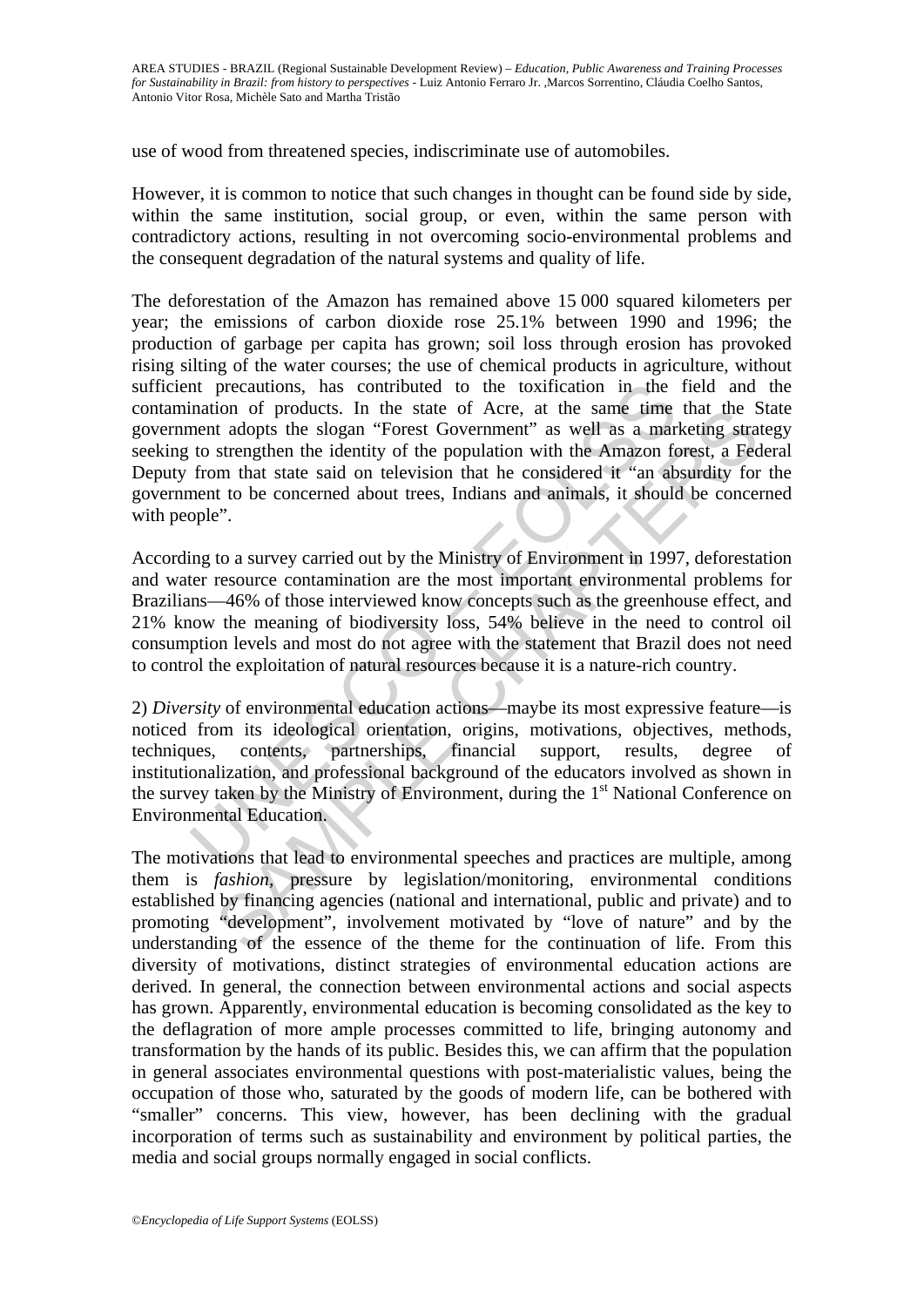From another perspective one can observe anti-distopic initiatives, that is, based on the search of individual and collective procedures articulated in the quest of avoiding a "nightmare" feared by the individual or group. As examples there are the projects that stimulate selective garbage collection, preservation of endangered species and soil conservation to avoid disease, extinction, erosion and silting. On the other hand, one can find projects with utopian motivations, that is, based on stimulating the elaboration and search of reaching collective dreams. Without forgetting the heuristic nature in this separation, we can affirm that in Brazil the educational processes with anti-distopic motivation predominates, despite the growth in the tendency of projects with utopic motivation a priori and of projects that, for example, are initiated to enhance the management of garbage at a school but that, with the passing of time, begin to motivate discussions on production and consumer patterns, school management and economic relations, and of power inside and outside that universe.

ment of garbage at a school but that, with the passing of time, be<br>ons on production and consumer patterns, school management<br>s, and of power inside and outside that universe.<br>clation between so-called "environmental" or " of production and consumer patterns, school management and econd<br>and of power inside and outside that universe.<br>tion between so-called "environmental" or "ecological" organizations and<br>ecological" prosesses though distinct 3) The relation between so-called "environmental" or "ecological" organizations and the remaining sectors of society passes though distinct moments of approximation and distancing, evolving toward partnership relationships and the incorporation of various items of the socio-environmental theme on their agendas. The multiplicity of social actors who incorporate it in different forms and distinct depth characterizes what various authors refer to as the Brazilian environmental movement: its multi-sectoriality. In research carried out in 1998, coordinated by Crespo, "What the Brazilian thinks about Environment, Development and Sustainability", congressmen, administrators, government technicians, scientists, environmentalists and leaders of social movements, point to the structuring of an "environmental community". Authors who discuss the Brazilian environmental movement classify it as multi-sectoral and complex, as it includes various segments of Brazilian society, such as state environmental agencies, non-governmental movements and organizations (NGOs), the socio-environmentalism branch (formed by NGOs, unions and social movements with other objectives, but that incorporate the environmental dimension within their scope), scientific research groups and institutions and a reduced number from the business sector. all these actors are, at different rhythms, making contact with environmentalism and incorporating it at different degrees.

In the 1990s, volunteering, which had marked the previous decade, acquired a more professionalizing dynamic, through the exchange and influences of these sectors. The objective of these entities moves from denouncing problems, to the search for viable alternatives for preservation and recuperation of the environment associated with the quality of life of the people. Especially since Rio '92, even given all the difficulties of heterogeneity and ideological differences of the movement, the sectors involved are forced to reach a dialog where the main axis is environmental sustainability.

The preponderant role of the environmental NGOs during the formation period of environmentalism, as well as in the creation of an environmental political field and in the social changes underway, stand out. In the creation of the environmental political field, these organizations exerted quite relevant pressure on the governments, on the development of research, projects and experiments, in supporting sustainable initiatives, in global and local relations and in the transparency of decision-making. But, since the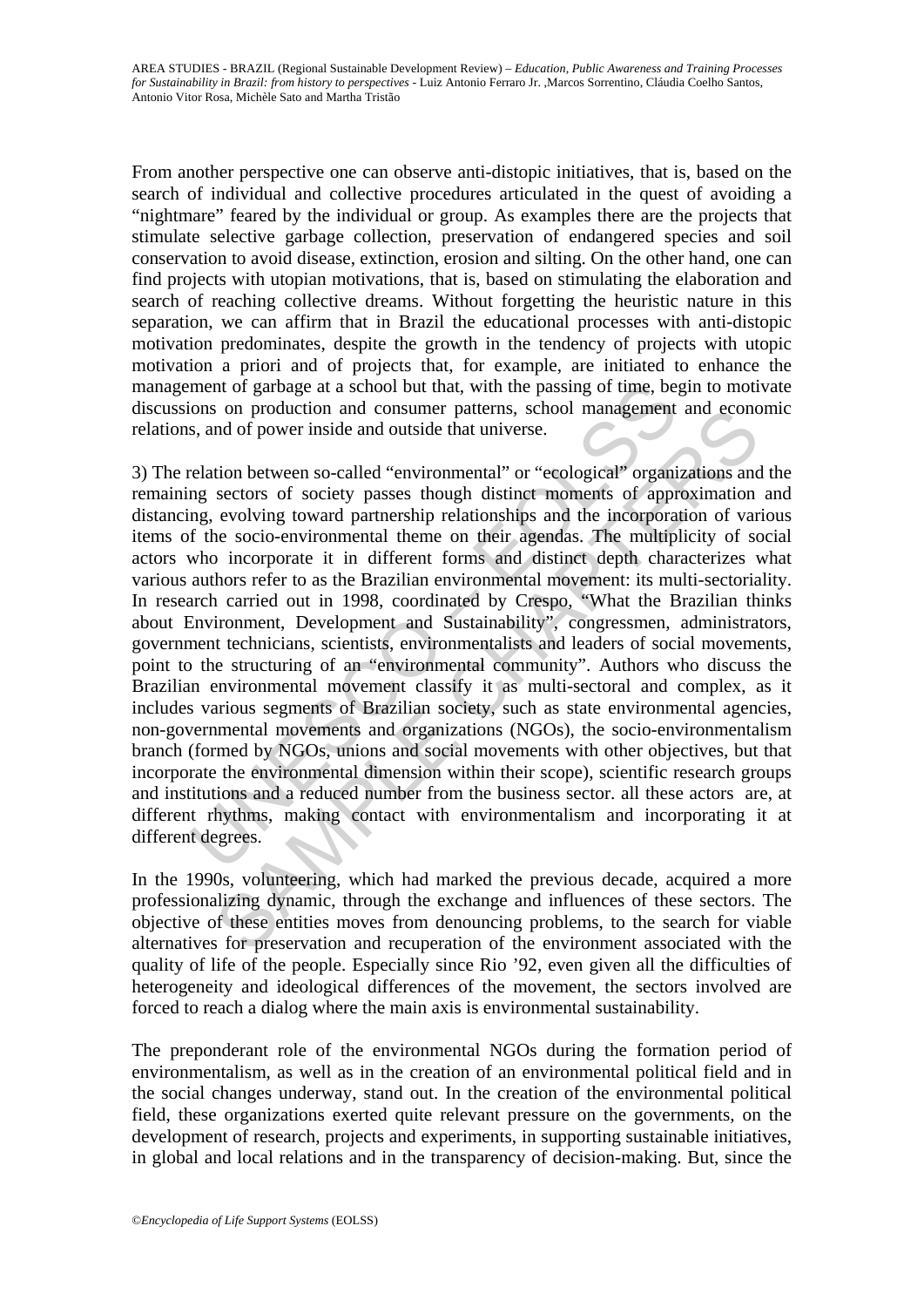1990s, the division of responsibilities became very clear as the national and transnational NGOs established partnerships with universities, governments and research centers.

As an example, we underline the performance of the NGOs in the discussion on regulating the National Environmental Education Policy (law no. 9 795 of 27 April 1999), promoted by the temporary Technical Chamber of Environmental Education of the National Environmental Council (CONAMA). The capacity of articulation and organization in networks permitted hearing a great parcel of the militant professionals of Environmental Education.

As Crespo's research concludes, "The growth of the environmental community is uncontested, as well as the expansion of the signs of its institutionalization, with the multiplication of institutional and political spaces (federal, state and municipal councils), without taking into account the hundreds of spontaneous movements and organizations that call themselves environmental throughout the country".

spo's research concludes, "The growth of the environmental<br>sted, as well as the expansion of the signs of its institutionaliz<br>cation of institutional and political spaces (federal, state<br>is), without taking into account th d, as well as the expansion of the signs of its institutionalization, with<br>ion of institutional and political spaces (federal, state and municion<br>without taking into account the hundreds of spontaneous movements<br>ins that This growth and diversification of the actors brings a list of recurring concepts in all the sectors interviewed in the aforementioned research: "articulation and synergy", "capillarity", "active citizenship", "decentralization", "consensus", "governability", "participative administration", "partnership", "strategic planning" and "sustainability", pointing to seven consensus: "sustainable development, the concrete utopia"; "growth of ecological awareness"; "Brazil does not have an environmental policy"; "Agenda 21, the notorious unknown"; "the Brazilian environmental movement is going through a crisis"; "it is the time of the urban question"; "only democracy will lead to sustainability". And in closing, the research points to, according to the interpretation of its authors, five issues that divide opinions: "growth without destruction"; "the dubious equation: weak State, strong market"; "irresistible globalization"; "from savage capitalism to intelligent capitalism"; "there are too many people for the planet".

4) *The tension between the assumptions about development* based on economic growth and the conjectures of environmentalism can be characterized by some data of the research by the Ministry of Environment (1997) according to which 47% of those interviewed give priority to the environment over economic growth and a great parcel reject pollution and environmental degradation as prices for development; however, the environment represents the seventh priority for Brazilians, and the lower the level of income, higher is the predisposition to accept the loss of environmental quality in exchange for job generation, denoting a perception of development as an inherently degrading process. Therefore, there would be a line of development that incorporates the concept of sustainability understood only as the long-term permanence of material progress.

However, the more critical environmental approaches question the proposal of a "sustainable development", preferring that of "sustainable societies" to express their ideals of participation, diversity, emancipation and survival. A deeper view of the subject can be found in the "Treaty of environmental education for sustainable societies and global responsibility", agreed upon by the civil society during Rio'92, which is a reference for the creation of the Brazilian Network of Environmental Education and for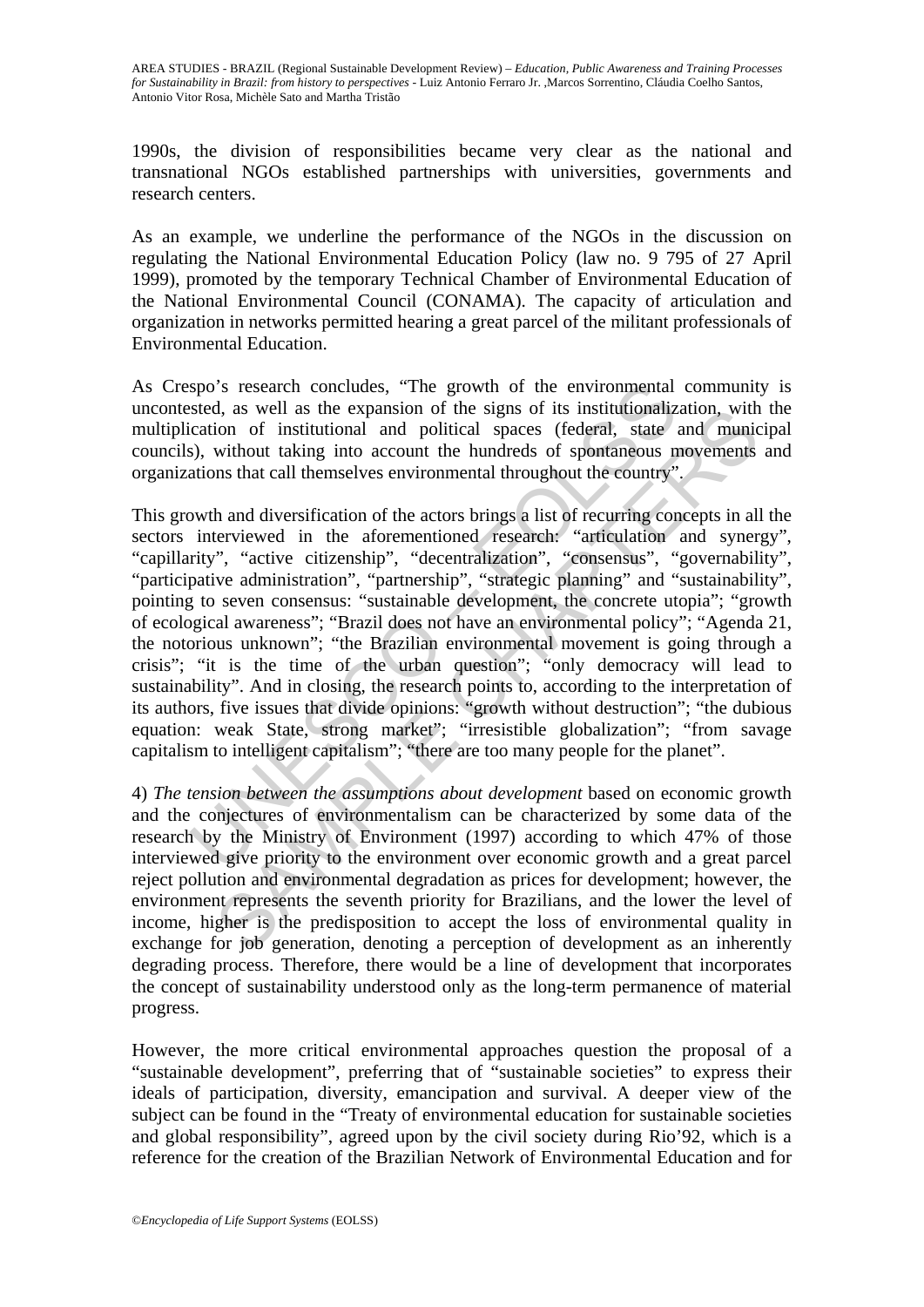various thematic networks, statewide and regionally, that appeared throughout the country in the last decade of the twentieth century and beginning of the twenty-first.

Ins towards novelty, their permeability, receptivity and flexibility<br>that is, "cultural anthropophagi" also helps". Among the factors<br>ngthening of environmental awareness, the most cited are, again,<br>tage, but this time fro It is, "cultural antimopophagi" also helps". Among the factors that "aggra<br>
e.e. but this time from the colonialist tradition: a predatory relation with na<br>
e.e. but this time from the colonialist tradition: a predatory re 5) "*What does the Brazilian have that can facilitate or aggravate environmental awareness*?" With this question, answered by "environmental leaderships" from distinct sectors of the research "*What do Brazilians think of Environment, Development and Sustainability*?", we can broaden our panoramic vision of the issue. As positive points, the following were brought up: "the joyfulness, love for life, creativity, miscegenation, which mark our "tropicality" (...) our cultural and historical heritage, with the celebration of nature, the vision of its greatness and abundance, the Indigenous and African myths regarding nature are other positive cultural factors. The openness of Brazilians towards novelty, their permeability, receptivity and flexibility to incorporate novelty that is, "cultural anthropophagi" also helps". Among the factors that "aggravate the strengthening of environmental awareness, the most cited are, again, the aspects of our heritage, but this time from the colonialist tradition: a predatory relation with nature, the culture of abundance, which sees nature as infinite. The lack of an associative sprit, of love towards public wellbeing, the characteristics of individualism (...) comprisee the second factor. The third negative point has to do with gaps in citizenship, such as education. It would result in the lack of collective spirit, which also reflects in the disregard of public space". The mentioned research concludes affirming that a "significant parcel of the interviewees called attention to the ambiguous aspects of Brazilian culture that carry, sometimes in one and the same cultural tendency, positive and negative dynamics.

These five aspects give us a general idea of the tensions within the educational process of sustainability in Brazil, which is by no means characterized as completely organic. To try to understand, historically, the roots of the present state, is a task that surpasses the objectives of this essay, however we have selected some aspects considered relevant:

The exuberant natural richness found in Brazil upon the arrival of the Portuguese colonizers, the Judaic-Christian concept of the supremacy of man over nature (and of the European Christian over the wild natives), as well as the intensification of mercantilism in Europe in the XV and XVI centuries, were starting points in spreading an aggressive, predatory and exploratory posture on the part of future Brazilians regarding the natural resources and the peoples who lived here. In the so-called New World natural resources were considered never-ending, and the possibilities infinite. The first economic cycles were based on slavery, on the extractivism (*pau-brazil* wood and gold) and plantations (agricultural model based on monoculture in large areas destined to export products) where sugar cane and coffee stand out. The environmental and human degradation resulting from these cycles were important, including an abysmal alternation from wealth, to decadence and to abandonment of entire regions.

This was the tone of the social, economic and environmental relations in Brazil, basically agrarian, which lasted from 1500 to 1950 when more effective, post-war developmental, industrialization and urbanizing public policies appeared that influenced Brazil. This process was so aggressive that in 50 years the country became characterized as strongly urban (82% of the population living in cities). Public policies were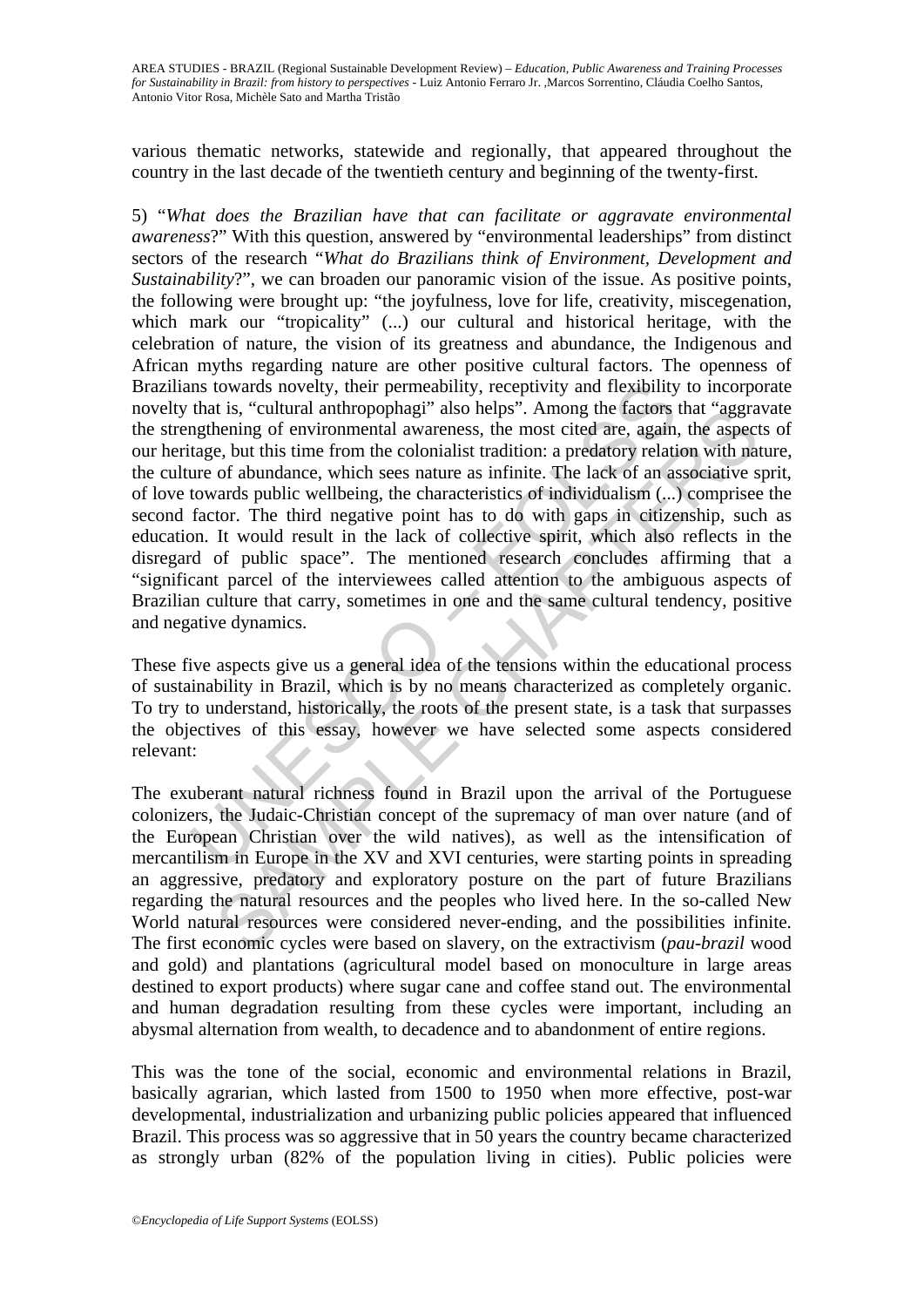centralized and were little concerned with the regional peculiarities of the country; the industrial park and the capital accumulated from it were concentrated in the Rio - São Paulo axis, and the processes of migration and occupation of new areas were intensified.

The Military Coup of 1964 was the beginning of a period of dictatorship that lasted until the 1980s strengthening, in Brazilians, the feeling of impotence in relation to their own reality, draining subversive and creative sources. The economic miracle of the 1970s brought about a feeling of patriotism - "Brazil; Love it or Leave it" and a tendency toward homogenization socially induced by schools and the media, through the establishment of patterns, weakening of education, constraint toward alternative solutions and the growth of mass means of communication. These aspects, modification factors of education and of the public conscience in Brazil, acted toward increasing the distancing between the culture of the elite and the masses, diminishing criticism and isolating the discontent.

Alterations in the rules and control in the use of natural resources are associated with situations where predatory use becomes clearly unsustainable, or yet, when such a use directly affected some economic activity of relevance.

of education and of the public conscience in Brazil, acted toward<br>and between the culture of the elite and the masses, diminishing<br>g the discontent.<br>ons in the rules and control in the use of natural resources are<br>as where between the culture of the elite and the masses, dimmisfing criticism<br>e discontent.<br>where predatory use becomes clearly unsustainable, or yet, when such a<br>where predatory use becomes clearly unsustainable, or yet, when suc Economic rationality predominates, which approaches the technocratic and centralizing authoritarianism and which treats people as statistics, in counterpart to the complex ecological rationality that prizes individuality, democracy and citizenship. Economic rationality also reinforces the gap observed in the following aspects, only 29% see the city as an environment and only 38% see human beings as part of that environment. Since the 1970s the movements against economic rationality and for alternative options in medicine, agriculture, energy, diet, technologies and religiousness, among other issues have grown. Democratic liberties, human rights and ecological awareness are maturing in parallel and synergistically, moving out of alternative ghettos and gaining centrality in the discourse of the media and leaderships in all sectors of society.

One can observe, in an increasing manner, the implicit risks in the developmental model that was chosen by the political, technocratic, and entrepreneurial elite in Brazilian society. Several indices, obtained from the Census 2000, by the Brazilian Institute of Geography and Statistics (IBGE), expressed strong signs of poverty and social inequality: 7.5 million homes without bathrooms – corresponding to 16.74% of the homes in the country; 52% of the homes are not serviced by water supply in the northern region, an index that falls to 11.7% in the southeastern region; 61% of the homes in the northeastern region and 17.7% in the southeastern region are not serviced by a general sewage system or septic tank.

The options toward alternative paths of transformation have appeared as the exception. In general, one can observe the acceleration of the disintegration of the social web and environmental degradation caused by the desire and by the attitude of "at least guaranteeing ones own". In this context, various initiatives and projects in environmental education experience this dilemma translated as "efficacy versus efficiency". Some initiatives can even be described as part of this process of disintegration/degradation, serving as makeup or console within a whole, inserted in the search of profit and the private appropriation of natural and human resources. In these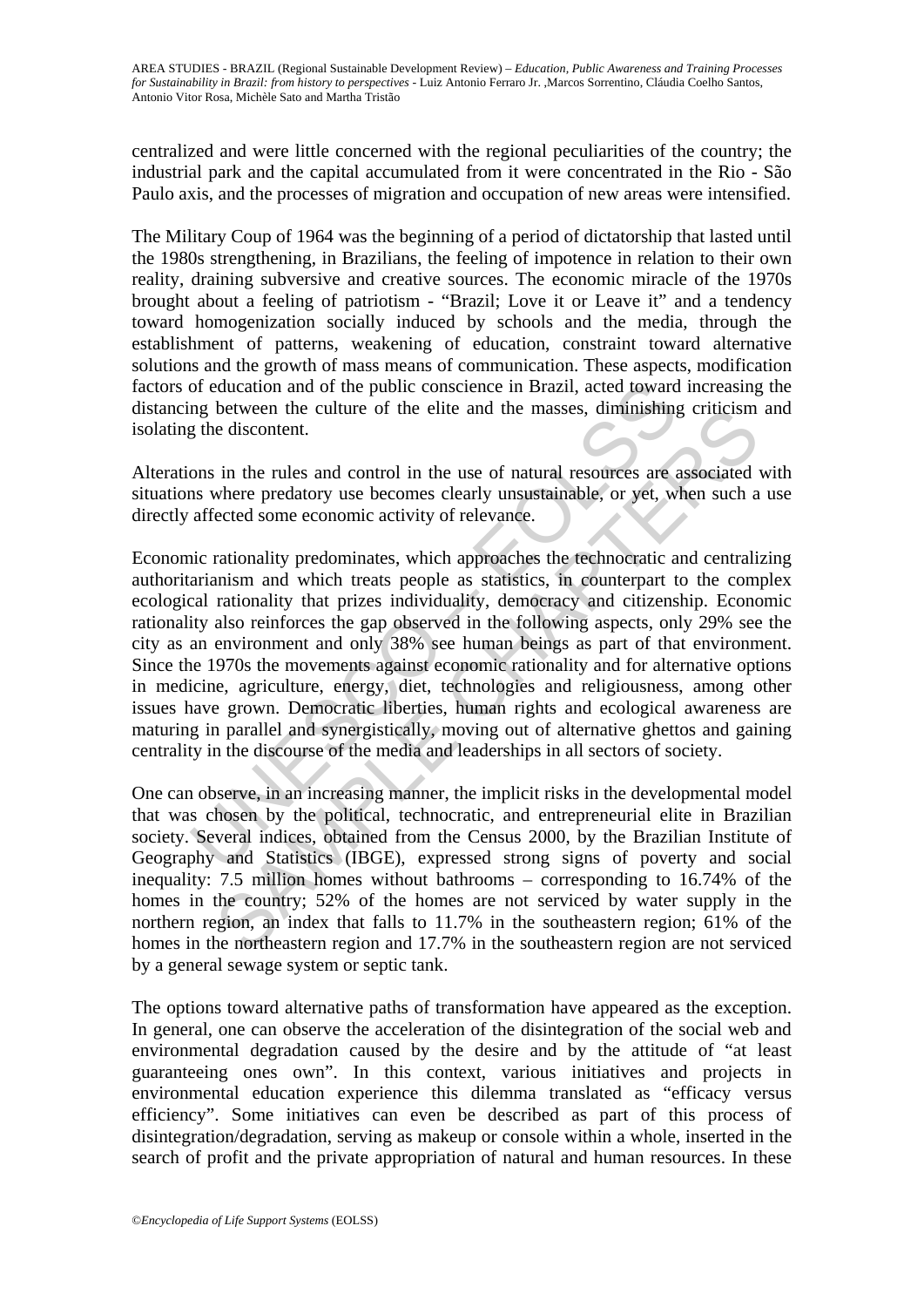cases, the lack of political and ideological concern toward these projects is more common; there is no commitment to social transformation. The label of "interdisciplinarity" at any cost has also not brought more quality, especially due to the little attention given to methodology.

- -

-

TO ACCESS ALL THE **29 PAGES** OF THIS CHAPTER, Visit: http://www.eolss.net/Eolss-sampleAllChapter.aspx

#### **Bibliography**

Visit:  $\frac{1}{2}$  – Wiscomber 2013. The Visitem Constrainer and Schemetrical Education in the country).<br>
Unitative Cost is a strainer to the Schemetrical Chapter and the James of DV Fórum de Educação Ambiental / I Encontro **Estado de Seculo Franceso de Seculos Francesos** (1992). *Francesos Georgia* de Mickolas (1992). *Edeonios de CAC Micharma Cidadania & Instituto de Estados Socio-Econômicos* (nos do IV Fórum de Educação Ambiental / I Broo Associação Projeto Roda Viva, Instituto Ecoar Para Cidadania & Instituto de Estudos Sócio-Econômicos (eds.). (1997). Cadernos do IV Fórum de Educação Ambiental / I Encontro da Rede Brasileiro de Educação Ambiental. 206p. Rio de Janeiro: Roda Viva / Ecoar / INESC. (Proceedings of an important conference on environmental education in the country].

Brasil - Ministério da Educação. (2000). *Oficina: Panorama de Educação Ambiental no Brasil*. Brasília: MEC. [This collection of short articles offers a span of considerations by various Brazilian specialists in environmental education directed toward school teaching].

Brasil - Ministério do Meio Ambiente, dos Recursos Hídricos e da Amazônia Legal; Museu de Astronomia e Ciências Afins & ISER. (1997). *O que o brasileiro pensa sobre meio ambiente, desenvolvimento e sustentabilidade*?. Brasília: MMA. [Presents the results of a survey on the opinion of Brazilians on the environment, development and sustainability].

Carvalho, Isabel C. de M. *A Invenção Ecológica: narrativas e trajetórias da Educação Ambiental no Brasil.* Porto Alegre: Ed. Universidade/UFRGS, 2001. 229p.

Czapski S. (1998). *A Implantação da Educação Ambiental no Brasil*. Brasília: MEC - Coordenação de Educação Ambiental do Ministério da Educação e do Desporto. 166p. (History of the initiatives, ideas, legislation, politics and people who act in Environmental Education in the country).

Dias G.F. (1992). *Educação Ambiental: princípios e práticas*. São Paulo: Ed. Gaia. 400p. [One of the first books by a Brazilian author on the subject].

Fórum Internacional de Ongs e Movimentos Sociais (1992). *Tratado das ONGs. Santos: Fórum Internacional de ONGs e Movimentos Sociais*. Rio de Janeiro. [Groups the treaties approved during the Conference of Civil Society in Rio-92].

Gonçalves C.W.P. (1990). *Os (des)caminhos do meio ambiente*. São Paulo: Contexto. 148p. [Discusses the evolution of the concept of nature and its relation to other notions, such as man, modern society and culture].

Guimarães M. (1995). *A Dimensão Ambiental na Educação*. - Coleção Magistério: Formação e Trabalho Pedagógico; Campinas: Papirus Editora. [Introductory text for reflection, trying to explore what, why and how to do Environmental Education].

Loureiro, C.F.B; Castro, R.S. and Layragues P.P. (2002). *Educação Ambiental - Repensando o Espaço da Cidadania*. São Paulo: Cortez. [Collection of various chapters with the collaboration of various specialists and environmentalists].

Padua, Suzana M. & TABANEZ, Marlene F. (eds.) *Educação Ambiental: caminhos trilhados no Brasil*.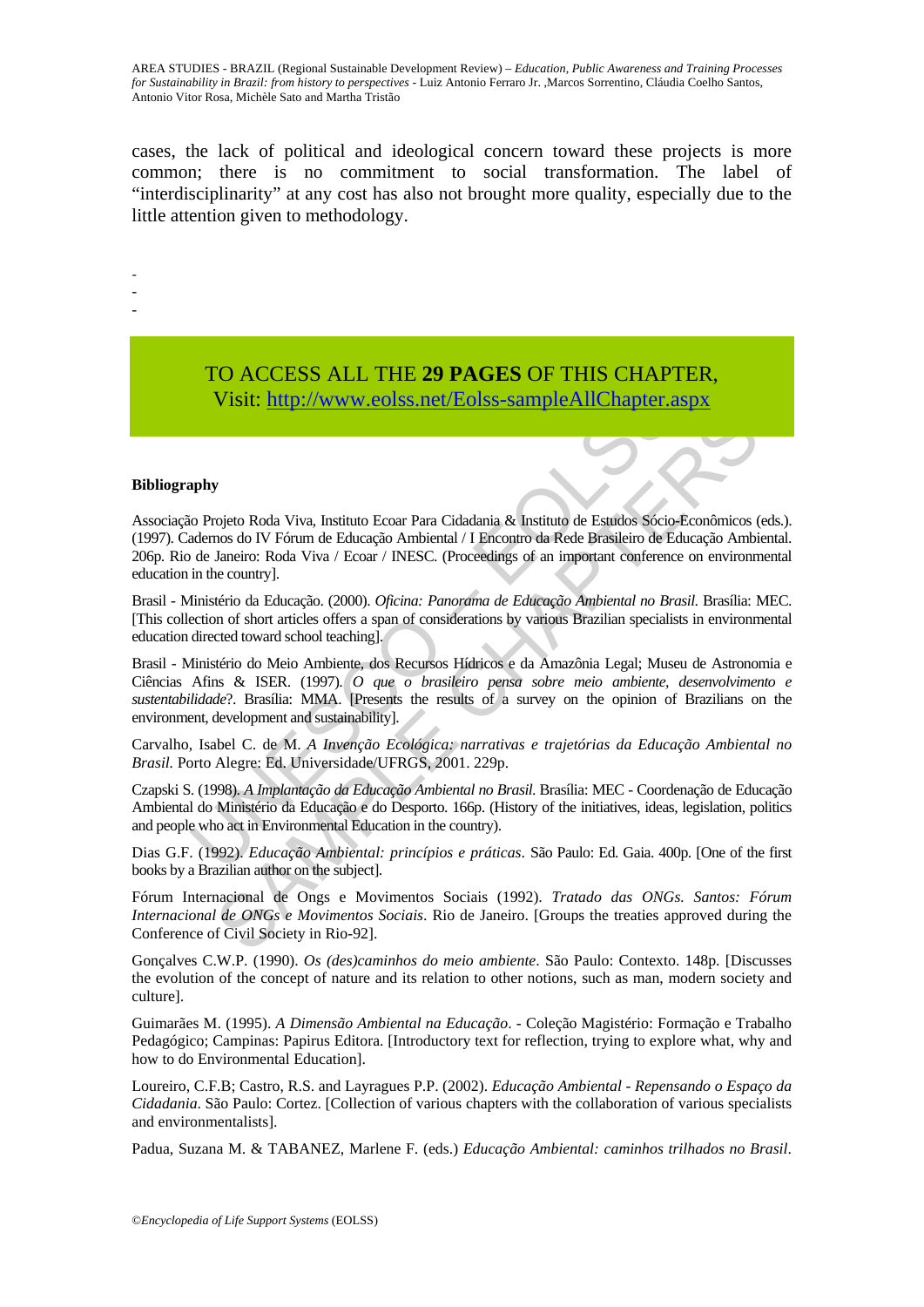283p. Brasília: Ipê, 1997. [Report on the experiences that constitute diversification of the Environmental Education Network in the country].

Quintas J.S. (ed.) *Pensando e praticando a educação ambiental na gestão do meio am*biente. Brasilia: Ed. IBAMA, 2000. 162 p. [Collection of texts used in the courses of Introduction to Education in the Process of Environmental Management].

Reigota M. (1994). *O que é educação ambiental?* São Paulo: Ed. Brasiliense. 62 p.

Santos J.E. and Sato M (eds.) (2001). A Contribuição da Educação Ambiental à Esperança de Pandora. São Carlos: Rima, 604p. [Collection of 33 chapters with multiple approaches and the collaboration of various ecological elements from 10 countries].

Sorrentino M. (ed.). *Ambientalismo e Participação na Contemporaneidade*. São Paulo: EDUC/FAPESP, 2001. 229 p. [Collection of articles produced as references for evaluation of public political programs in environmental education].

Tamaio I. and Sinico S. (ed) (2000). *Educação Ambiental: Seis anos de experiência e debates*. Brasilia: WWF Brasil / São Paulo: EcoPress. [Selected articles from 22 editions of the Jornal Educador Ambiental].

Trajber R. and Manzochi L.H. (eds.) (1996). *Avaliando a educação ambiental no Brasil: materiais impressos*. 226p. São Paulo: Gaia/Ecoar. [Various articles evaluating the production of work published on environmental education in the country].

Viezzer L.M. and Ovalles O. (eds.) (1995). *Manual Latino-Americano de Educação Ambiental.* Editora Gaia, 1995. [Reference book for the Popular Education and Ecology Network of the Council for Adult Education in Latin America - Repec/ceaal in Brazil].

#### **Biographical Sketches**

ental education].<br>
and Sinico S. (ed) (2000). *Educação Ambiental: Seis anos de experiência e*<br>
and Sinico S. (ed) (2000). *Educação Ambiental: Seis anos de experiência e*<br>
11].<br>
a. and Manzochi L.H. (eds.) (1996). *Avalia* d Sinico S. (ed) (2000). *Educação Ambiental: Seis anos de experiência debates*, Branche and *Y* São Paulo: EcoPress. [Selected articles from 22 editions of the Jornal Education and Manzochi L.H. (eds.) (1996). *Avaliando* **Luiz Antônio Ferraro** Jr. developed many projects for the Environmental Ministery (MMA) as a consultant in 2003-2004. In 2005 he started his PhD studies at the CDS- Centro of Sustainable Development of the Universidade de Brasília. In 2004 he coordinated a graduation 'lato sensu' program on environmental education towards sustainability in Bahia. He also teaches Environmental Sciences to Biology and Engineering students. He led a program designed to promote social participation and organization in ten municipalities and 60 villages from a protected area which surrounds the most important water reservoir in Bahia State. His research focuses mainly on the evaluation and improvement of participatory planning processes in rural areas. Currently he supports an evaluation process of CPT - Comissao Pastoral da Terra, a wide known organization related to the Catholic Church and Social Movements in Brasil. From 1998 to 2000 he led an extension program at USP in the Itatinga Research Station with several environmental and social projects. In 1997 and he 1998 developed many projects while at ECOAR, an NGO in São Paulo. His main interest areas are environmental education, ecological economy, participatory processes, agroecology, rural education, social movements and themes related to sustainability. He has an agronomist degree from São Paulo University in 1994 and received his master's degree in science from ESALQ/USP in 1999.

**Marcos Sorrentino** - Director of Environmental Education, at the Ministry of the Environment in Brazil. Professor at the Department of Forestry Science, University of São Paulo (USP), School of Agriculture Luiz de Queiroz. PhD in Education at the University of São Paulo. MS in Education and undergraduate degree in Education and Biology at the Federal University of São Carlos (UFSCar). Since 1977 is an active participant and founder of several citizenship and grassroots organizations, forums, networks and environmentalist groups. Wrote and edited books, articles and texts on Environmental Education, both in Brazil and internationally, such as *On the everyday diversionism to National and International Public Policies towards facing climate changes: education popular the environmental educator*, in Revista Científica Galego-Lusófona de Educación Ambiental, vol. I, Galicia / Spain: 2006. *Environmental Education and restoration of degraded areas: public policies committed to diversity*, with other authors. In High diversity forest restoration: methods and projects in Brazil, Nova Science Publishers, NY: 2007.<br>Ethics, sustainability and Environmental Education, with Rachel Trajber. In Perspectives on Ethics, sustainability and Environmental Education, Environmental Education in Spanish America, V Congresso Iberoamericano de Educación Ambiental, Joinville / Brasil, UNEP 2007.